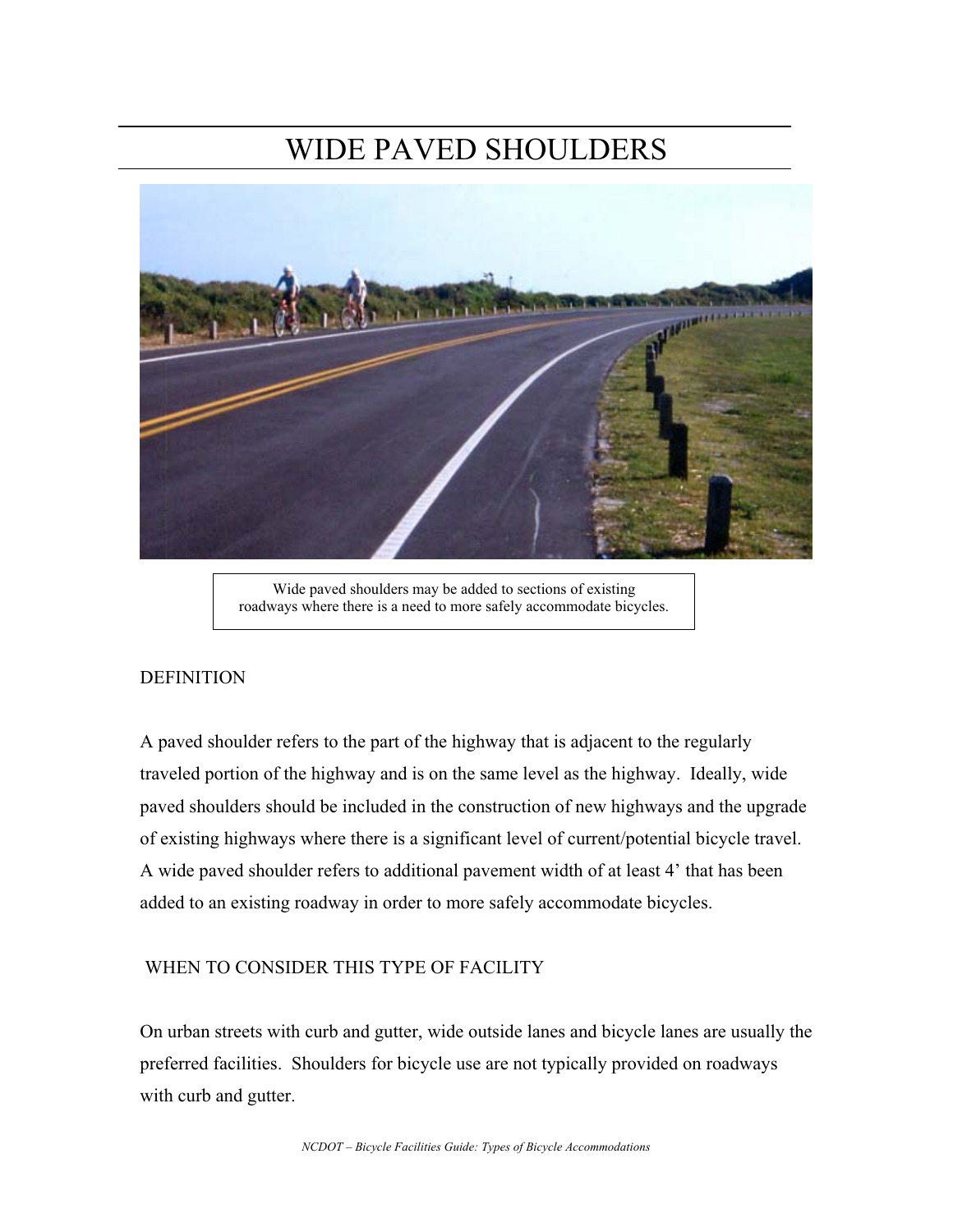- On rural roadways where bicycle travel is common, such as roads in coastal resort areas, wide paved shoulders are highly desirable.
- On secondary roadways without curb and gutter where there are few commercial driveways and intersections with other roadways, many bicyclists prefer riding on wide, smoothly paved shoulders.

### PRINCIPAL PLANNING CONCERNS WITH WIDE PAVED SHOULDERS

This type of facility is most frequently used in rural areas on both primary and secondary roads. Sufficient right-of-way is needed to accommodate the addition of the paved shoulders and, if necessary, to relocate drainage ditches that run parallel to the roadway.

- Shoulders that are paved to accommodate bicycle traffic are generally fulldepth or equal to the pavement depth of the adjacent roadway. Partial-depth paved shoulders are rarely recommended because of the tendency to crack under vehicular loads.
- Rumble strips and other devices used to alert sleepy motorists should be avoided, because they pose a safety hazard to bicyclists. If rumble strips are necessary, additional shoulder width should be provided for the bicyclists.

### PLANNING AND DESIGN CONSIDERATIONS

The paved shoulder should be of adequate width, smoothly paved, and have adequate strength and stability to support vehicle loads without rutting. The minimum width for a paved shoulder to accommodate bicycles is 1.2m (4 ft). Recommendations for the actual paved shoulder width may vary according to the width of the adjacent roadway, traffic volume, posted speed limit, and the presence of heavy truck traffic along the roadway. The slope of the roadway should continue across the shoulder to maintain adequate drainage. Wide paved shoulders not only benefit bicyclists, but improve safety for drivers and reduce maintenance costs.